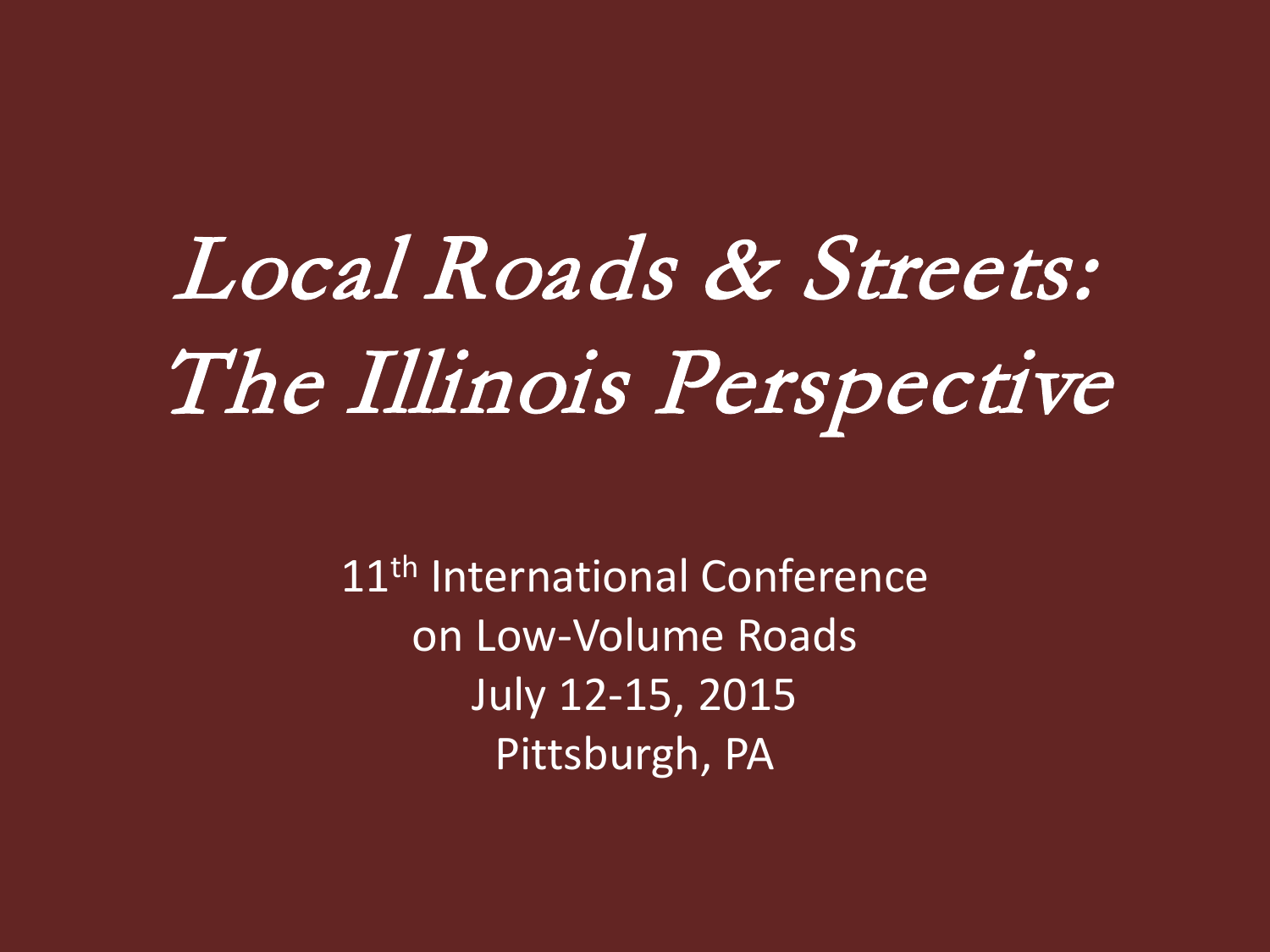- Illinois DOT
	- Central Office
		- Central Bureau of Local Roads & Streets
	- 5 Regions
	- 9 Districts
		- District Bureau of Local Roads & Streets

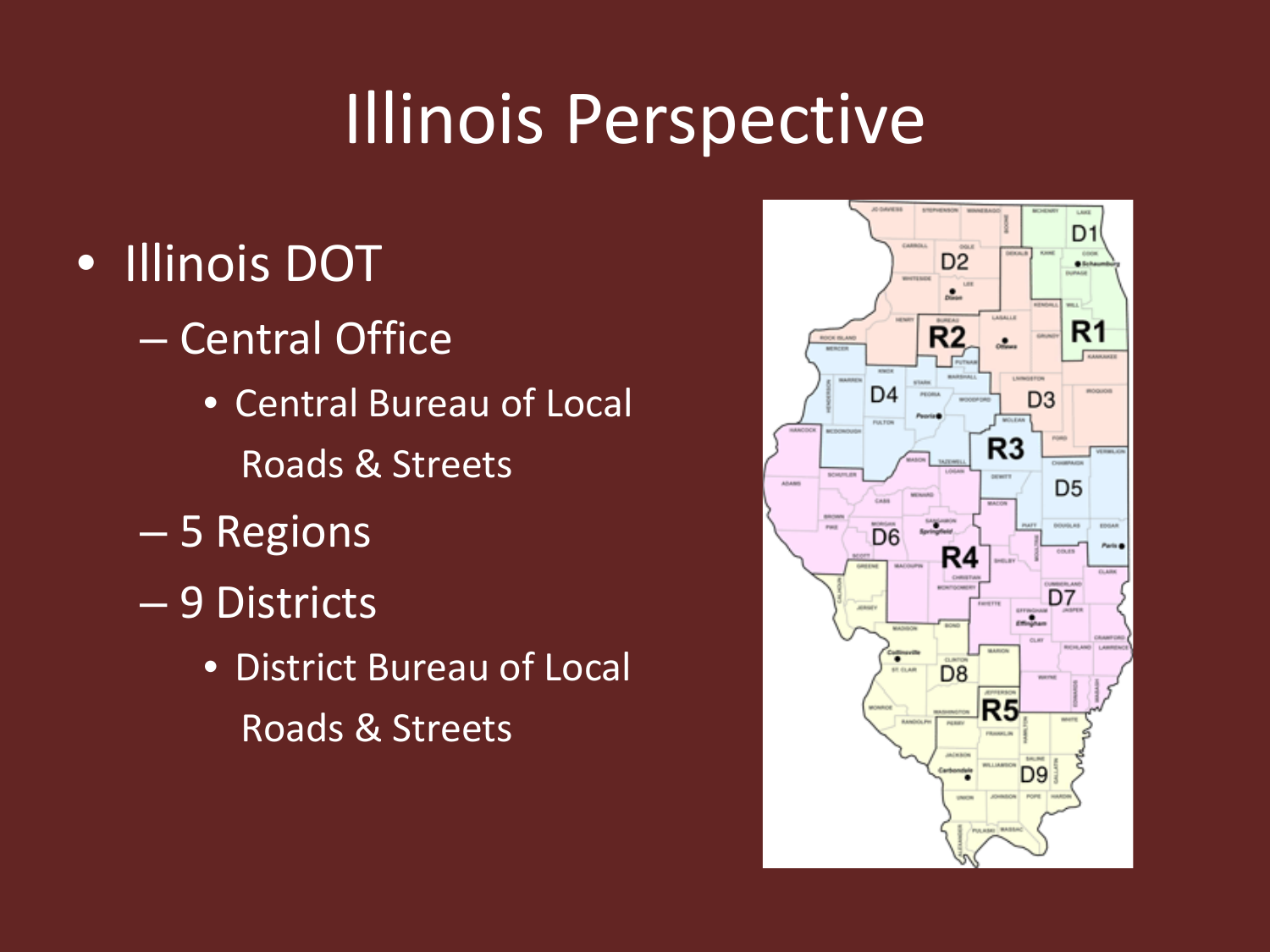- Local Forms of Government
	- 7,059 local governments (taxing bodies)
	- Illinois has the highest number of local governments in the country (2012 data)
- Local Public Agencies
	- 102 Counties
	- 1,457 Townships
	- 1,297 Municipalities
	- 2,856 total local agencies\*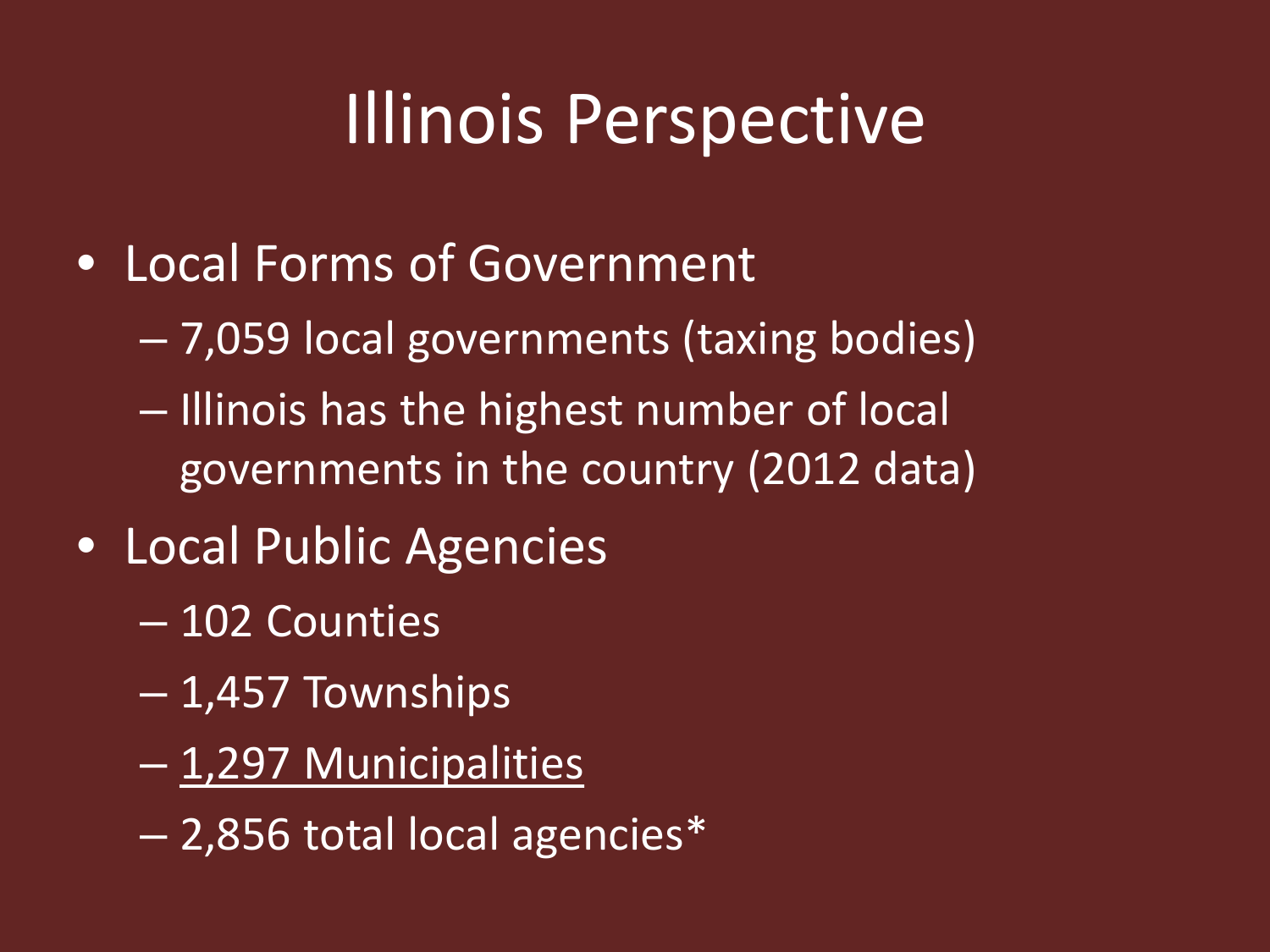Local Agency Comparison

- Big and Small
	-
	-

– Cook County Population 5,194,675 – Hardin County Population 4,320

– Village of Valley City Population 13

– City of Chicago Population 2,695,598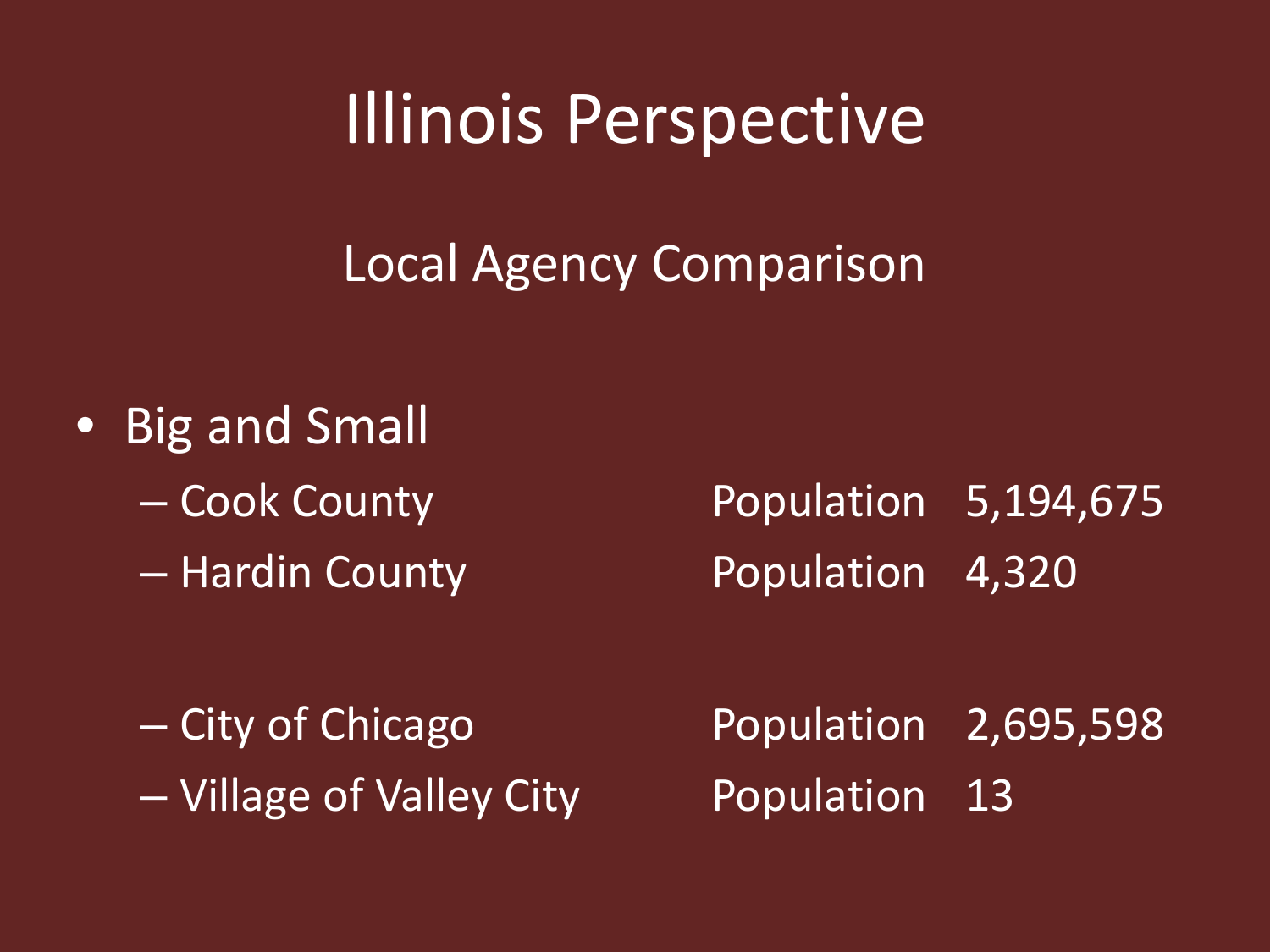#### Mileage Comparison (2014 data)

- Total Illinois Highway Mileage 146,765
	- Illinois DOT 15,978
	- Toll-way 294
	- Local Public Agency 130,493
- Annual Vehicle Miles of Travel 105,032,000
	- Illinois DOT 58,135,000
	- Toll-way 8,728,000
	- Local Public Agencies 38,169,000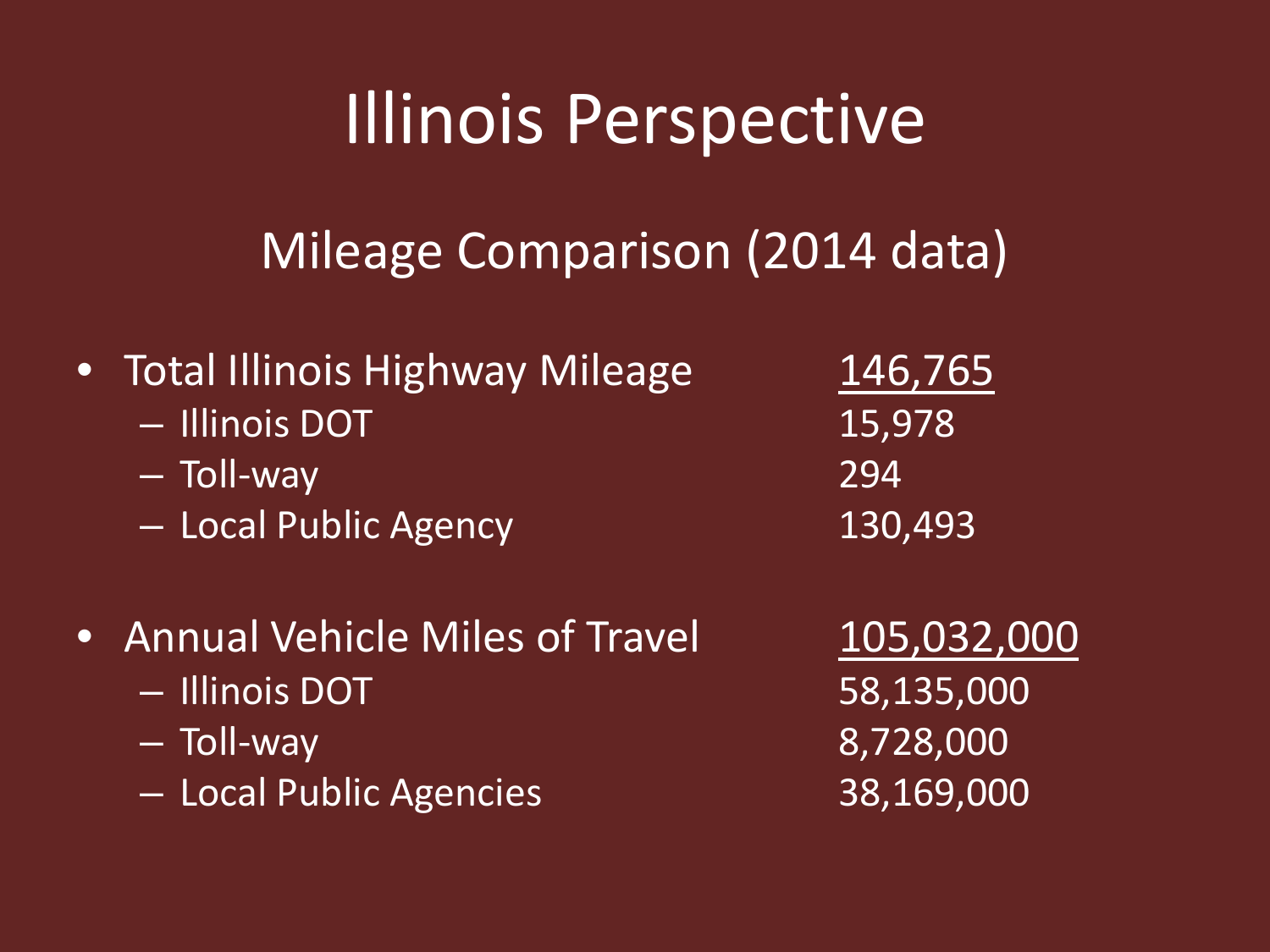#### Bridge Comparison (2014 data)

| <b>Total Illinois Bridges</b><br>- Illinois DOT<br>- Toll-way<br>- Local Agency   | 26,667<br>7,823<br>529<br>18,315 |
|-----------------------------------------------------------------------------------|----------------------------------|
| • Total Deficient or Obsolete<br>- Illinois DOT<br>- Toll-way<br>- Local Agencies | 4,193<br>1,503<br>129<br>2,561   |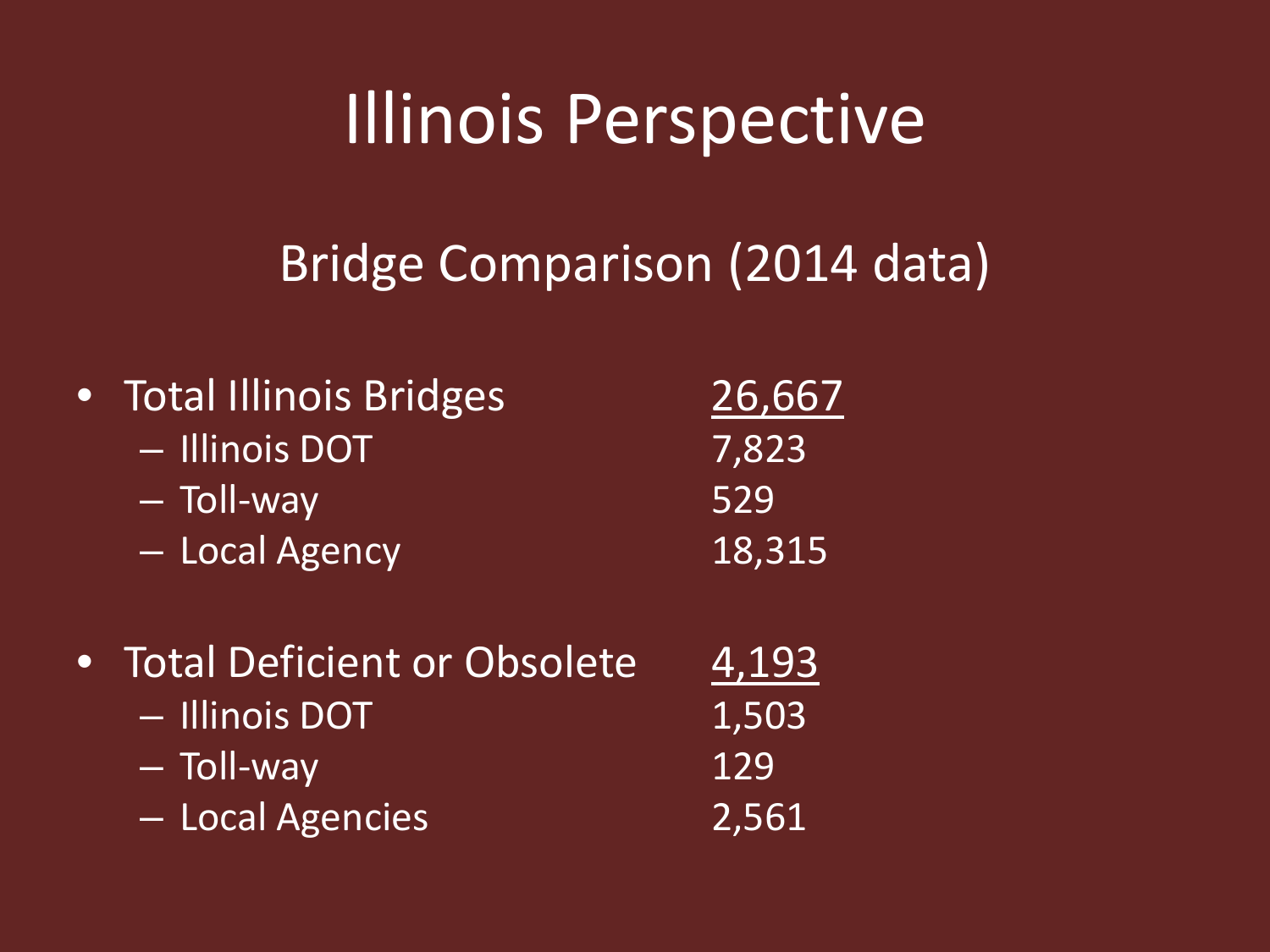### Illinois Local Agency Funding

#### Federal Funding

- STP  $(18.92\%)$  \$224,571,895
- STP-Bridge  $(15%)$  \$33,685,784
- 
- 
- RR / Highway Safety  $$6,207,000$

•  $TAP$  \$28,731,000 • HSIP  $$14,739,000$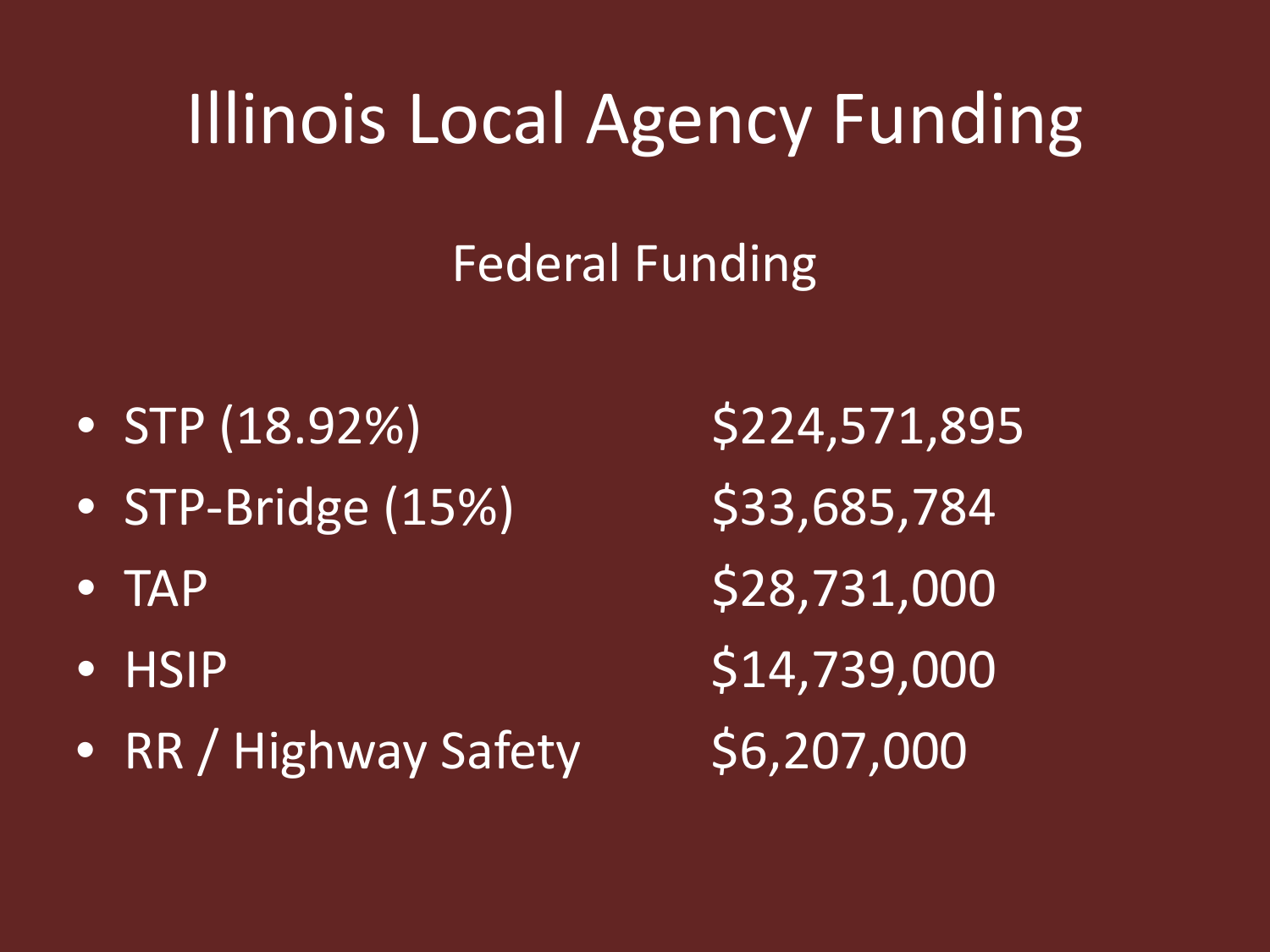### Illinois Local Agency Funding

#### State Funding

- Motor Fuel Tax (CY2014) \$561,159,014
- Grade Crossing Protection \$42,000,000
- Local Benefits Program \$36,600,000
- Township Bridge Program \$15,000,000
- Economic Development \$15,000,000
- Truck Access Route Program \$7,000,000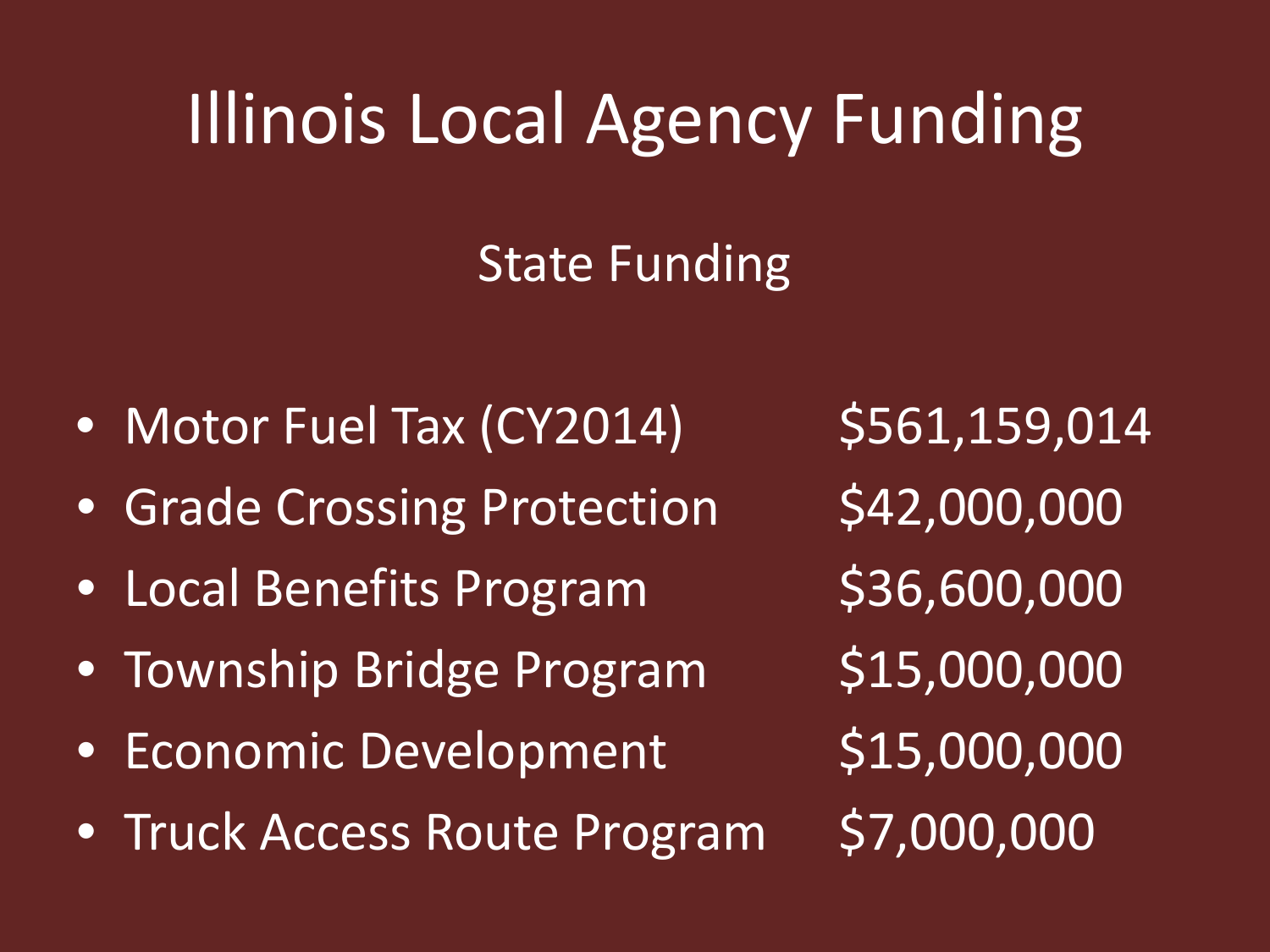### Illinois Local Agency Funding

#### Local Funding

• Variety of locally imposed road and bridge taxes

- Locally imposed gas tax
- Road & Bridge tax
- Permanent Road tax
- Federal-aid Matching tax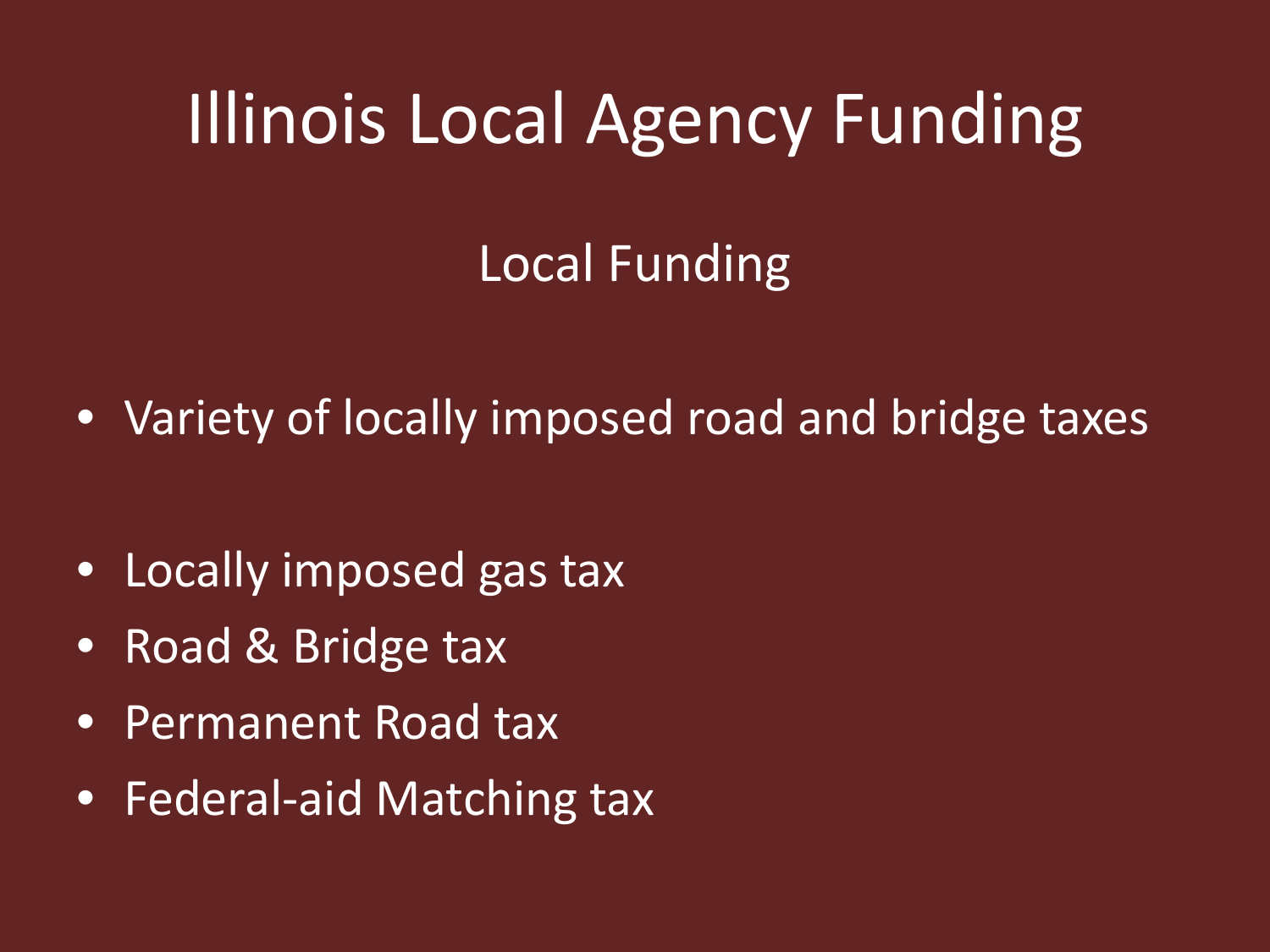## Illinois Local Agency Planning & Programming

- Funding allotments, distributions, and solicitations are done throughout the year
	- Most are done in late fall
- November February
	- Annual programming cycle for local agencies
	- Projects are included in the IDOT annual and multi-year published program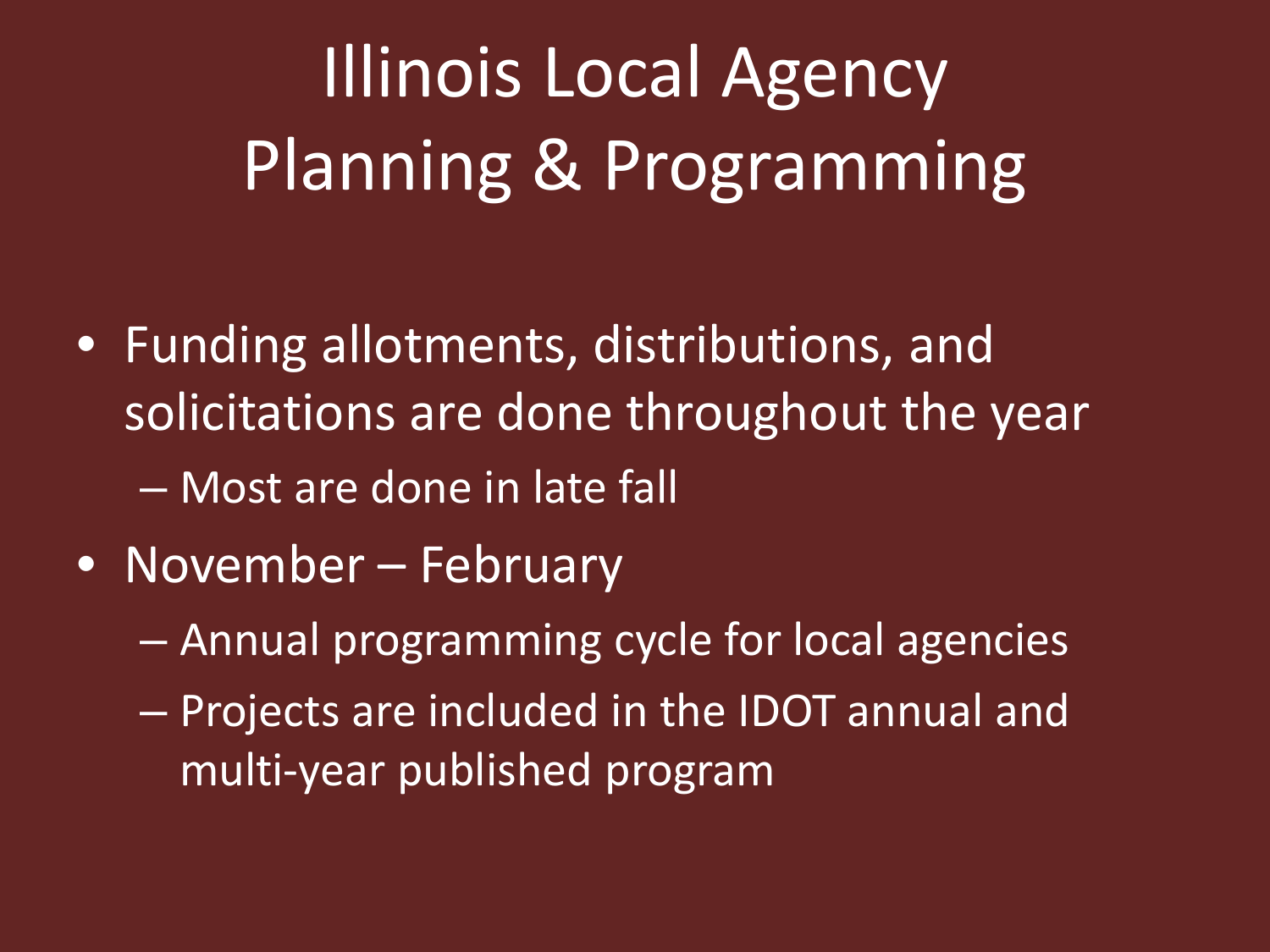# Illinois Local Agency Short- and Long-Term Issues

#### Short-term

- Funding shortage
- Rapid increases in material / construction costs
- 60 percent reduction in purchasing power
- Increasing regulations / mandates with no funding
- Public expectations (decreased level of service)
- Population growth / travel demand
- Aging workforce
- Political influences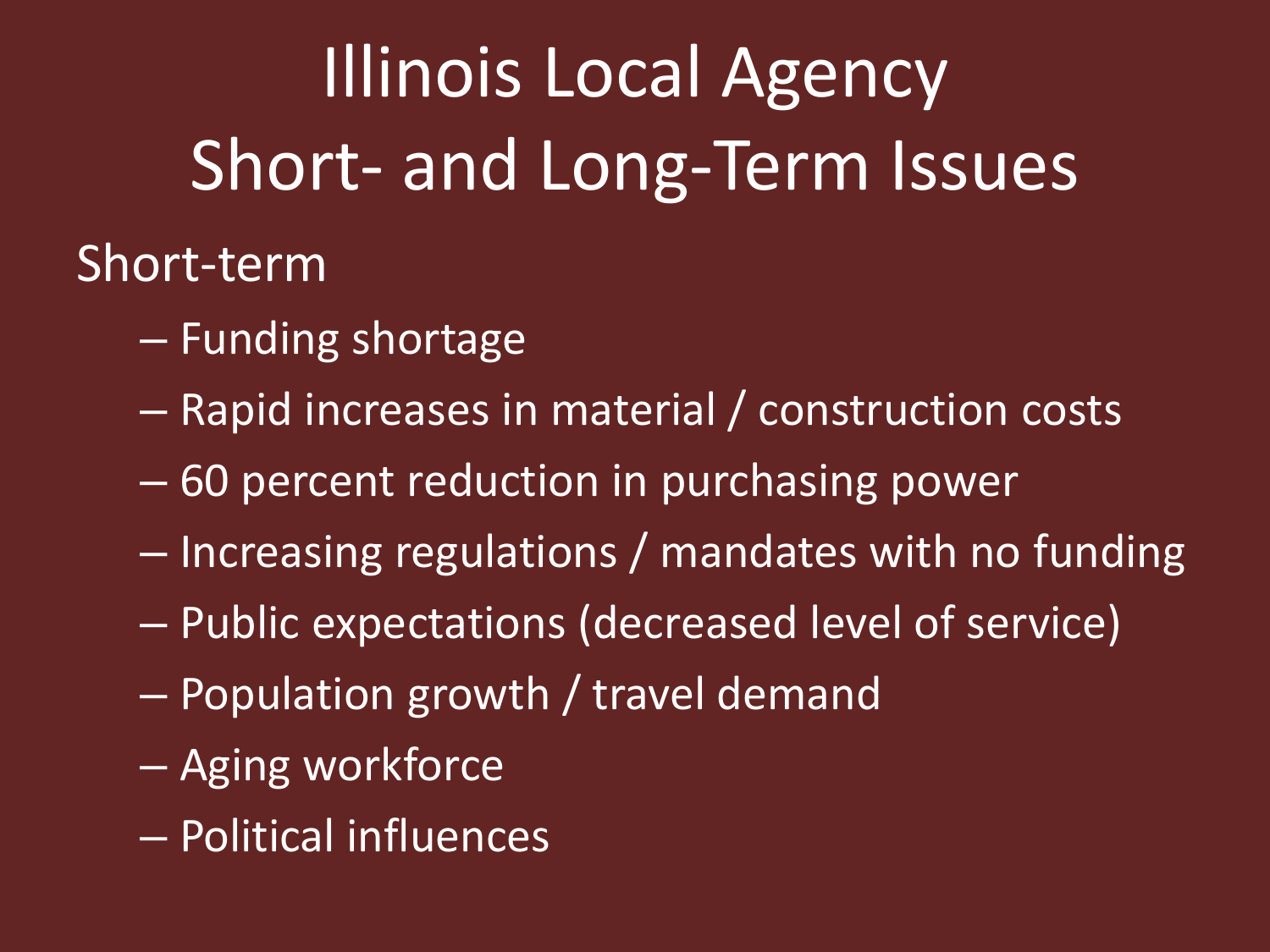Illinois Local Agency Short- and Long-Term Issues

Long-term

- Better budgeting and forecasting tools
- Don't build what you can't maintain
- Replacing infrastructure (TBP & PCC deck beams)
- Public expectations (Urban residents relocating to rural areas)
- Increased environmental regulations
- Lack of State investment in State routes versus Interstate, pushes motorists to the local system – ADA / Complete streets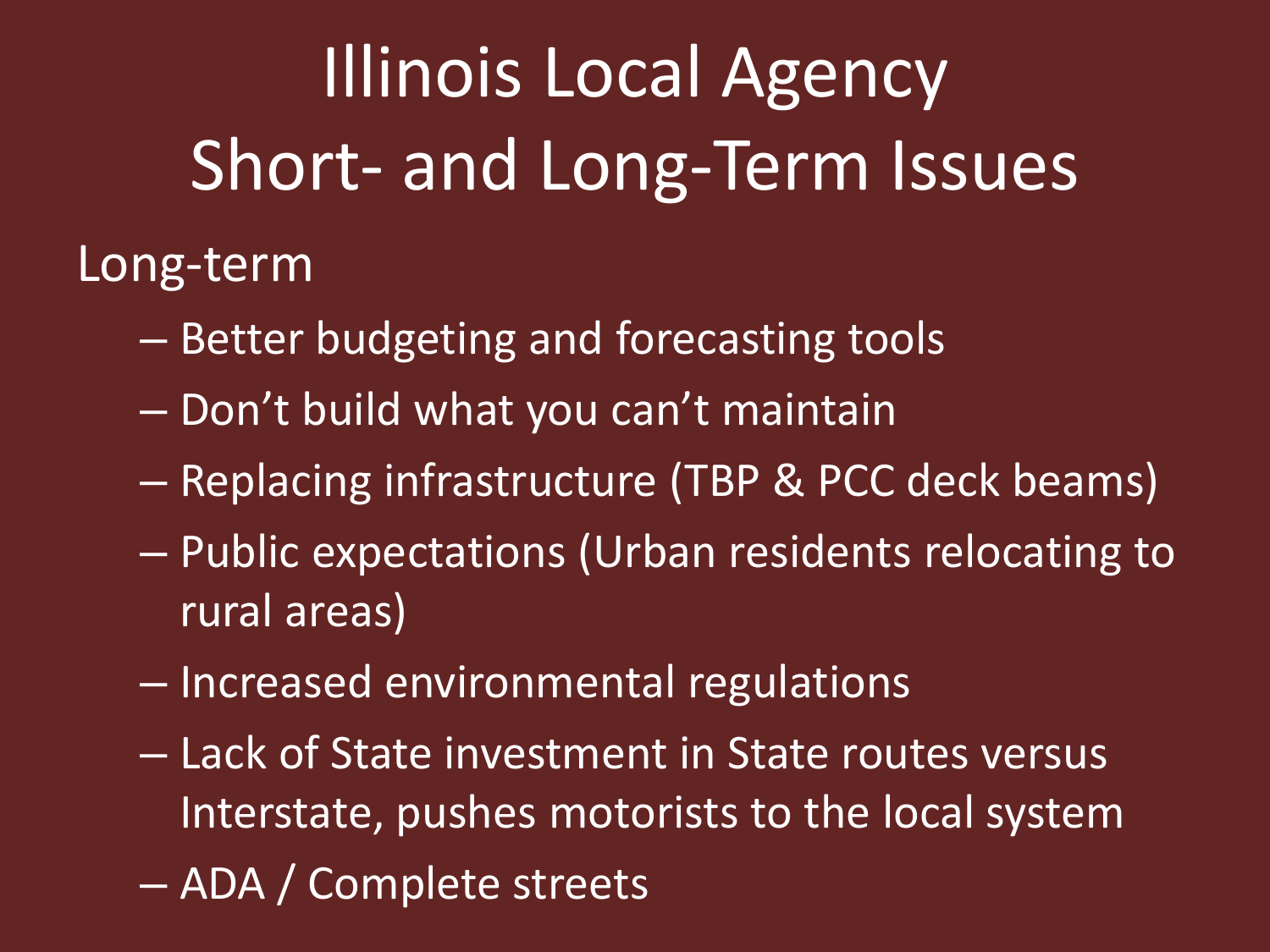Illinois Local Agency Innovative Ideas

- STP-Bridge program
- County engineer salary program
- Formal pavement management system
- Incandescent to LED light change outs
- GPS tracking of agency vehicles
- Federal and State regulations somewhat prohibit local agencies from innovative opportunities